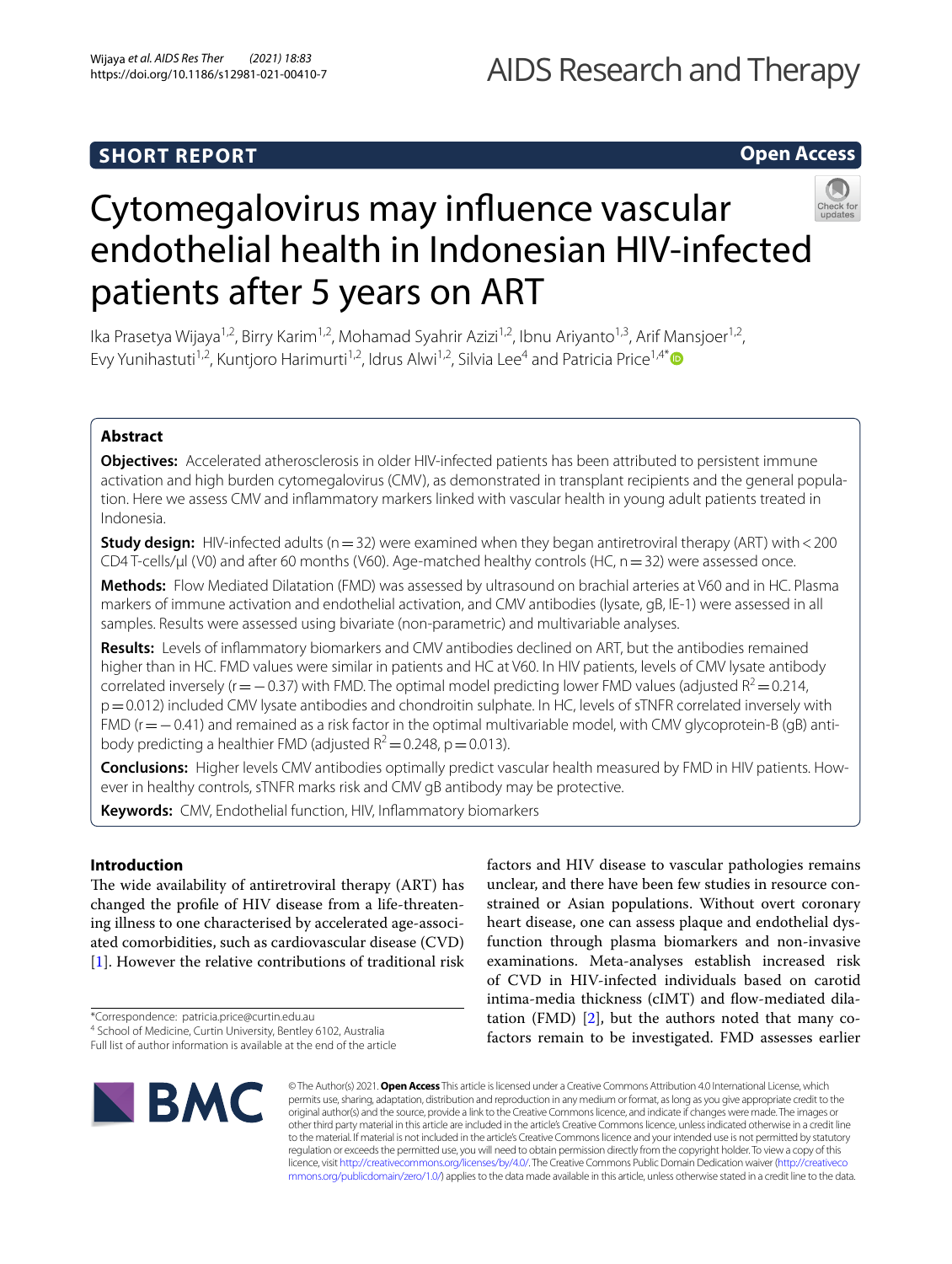stages of endothelium-dependent vasodilator function and has been validated as a surrogate of endothelial function of the coronary circulation, as it associates with prevalent and incident cardiovascular diseases [[3](#page-5-2)]. FMD was independently predicted by high levels of antibodies reactive with cytomegalovirus (CMV) in renal transplant recipients [[4\]](#page-5-3). CMV is addressed here in Indonesian HIV patients (the JakCCANDO study) with a very high CMV burden [[5,](#page-5-4) [6\]](#page-5-5). In this population, changes to cIMT and cardiac parameters were small in the frst year on ART [[5\]](#page-5-4).

CMV is a β-herpesvirus and replicates in endothelial cells, fbroblast and monocytes. Chronic infections can up-regulate leucocyte adhesion molecules (e.g. VCAM-1 and ICAM-1) and pro-infammatory cytokines [\[7](#page-5-6)]. Recent meta-analyses establish links between CMV burden (assessed by seropositivity or levels of CMV-reactive antibodies) and CVD in the general population  $[8]$  $[8]$ . Hsue et al. [\[9](#page-5-8)] reported correlations between T-cell responses to CMV and increased cIMT in HIV patients in the US, and Knudsen et al. [\[10](#page-5-9)] described a direct association between levels of CMV-reactive antibodies and cIMT in Danish patients stable on ART. In our cohort, periodontitis and levels of CMV antibodies were independent predictors of raised cIMT after 5 years on ART [[11\]](#page-5-10).

Fewer studies have used FMD to assess HIV patients, although Parrinello et al.  $[12]$  $[12]$  reported an association between CMV antibodies and arterial stifness in HIVinfected women. Andrade et al. [\[13](#page-5-12)] showed that FMD was signifcantly lower in Brazilian HIV patients, with a reduction on ART to values below healthy controls. CMV was not considered, and some groups have found no efect of HIV disease on FMD [\[14\]](#page-5-13). Here measures of the burden of CMV were evaluated alongside with markers of traditional markers of cardiovascular risk as determinants of FMD after 5 years on ART. We included Body Mass Index (BMI), but note that HIV patients with>200  $CD4$  T-cells/ $\mu$ l are often overweight, while many patients with < 200 CD4 T-cells/ $\mu$ l are underweight [[15](#page-5-14), [16\]](#page-5-15). Levels of markers of infammation (sTNFR-2, IL-6), endothelial activation (ICAM-1, VCAM-1) and coagulation (D-dimers) are higher in ART-naive HIV patients than in healthy controls, and may associate with accelerated atherosclerosis [\[17](#page-5-16)]. Chondroitin sulphate also plays a role in the modifcation and accumulation of lipids, especially low-density lipoprotein, and so may be pro-atherogenic in the general population with a role in early atherosclerotic lesions [\[18\]](#page-6-0). Patients undergoing endarterectomy to treat atherosclerotic plaque had higher plasma chondroitin sulphate levels than healthy controls [\[19](#page-6-1)]. We assess demographic parameters (age, gender, BMI), CD4 T-cell counts, biomarkers of infammation and endothelial dysfunction (CRP, ICAM-1, sTNFR-1), chondroitin sulphate and CMV antibodies recognising Immediate Early (IE-1), lysate and glycoprotein B (gB) antigens.

# **Materials and methods**

# **Subjects**

JakCCANDO was a comprehensive survey of clinical and immunological responses in 75 HIV-infected patients who began ART with < 200 CD4 T-cells/ $\mu$ l in the HIV outpatient clinic of a tertiary hospital (Cipto Mangunkusumo Hospital, Jakarta, Indonesia) [[5,](#page-5-4) [6](#page-5-5), [11\]](#page-5-10). Here we describe a subset of 32 patients who attended a 5-year follow up  $(Visit60)$ . Losses to follow up were attributed to increased access to clinics nearer their homes, changed phone numbers or home addresses, refusal to participate further and HIV-related death. Patients who returned and the 43 lost from the cohort were similar in all standard demographic parameters including age  $(32 \pm 7.1 \text{ vs } 32 \pm 6.2 \text{ years}, p = 0.63)$  and CD4 T-cell counts at V12 (304 $\pm$ 157 vs 332 $\pm$ 183 cells/ $\mu$ l, p=0.26). Thirty-two healthy controls (HC) were assessed around the V60 timepoint, and matched the patient group by age and gender (see Table [1\)](#page-2-0). The Health Research Ethics Committee Faculty of Medicine Universitas Indonesia & Cipto Mangunkusumo Hospital approved the study (no:133/UN2.FI/ETIK/2018) [\[5,](#page-5-4) [6](#page-5-5)].

### **Carotid intima‑media thickness (cIMT)**

Carotid Doppler ultrasonography was assessed using an Esaote echocardiography machine and a LA522E probe (Genova, Italy)  $[4]$  $[4]$ . The cIMT measurements were performed by a single operator (BK) on greyscale 2D pictures, at sites with no focal lesions.

#### **Flow Mediated Dilatation (FMD)**

Flow-mediated vasodilation was assessed in the brachial artery by ultrasonography (Esaote, probe LA522E) at V60. Participants were asked to abstain from exercise, caffeine, smoking or smoke exposure  $(\geq 12 \; \text{h})$ , vitamin supplementation (>3 days), non-steroidal antiinfammatory agents (1 day) and aspirins (3 days) and food (12 h). The measurements were performed on both arms with the patient in a supine position after 10–20 min rest. The brachial artery was scanned longitudinally above the antecubital crease using linear multifrequency 5–12 MHz transducer B-mode. The diameter of the artery was measured on the interface between the media and adventitia of the anterior and posterior wall as a baseline. Gain settings were optimised to identify the lumen and the vessel wall interfaces and held constant. Hyperemia was induced by infation of a pneumatic cuf on the proximal forearm to 200–250 mm Hg for 5 min. Arterial diameters were measured by one investigator (MS) 30–60 s before and after defation of the cuf.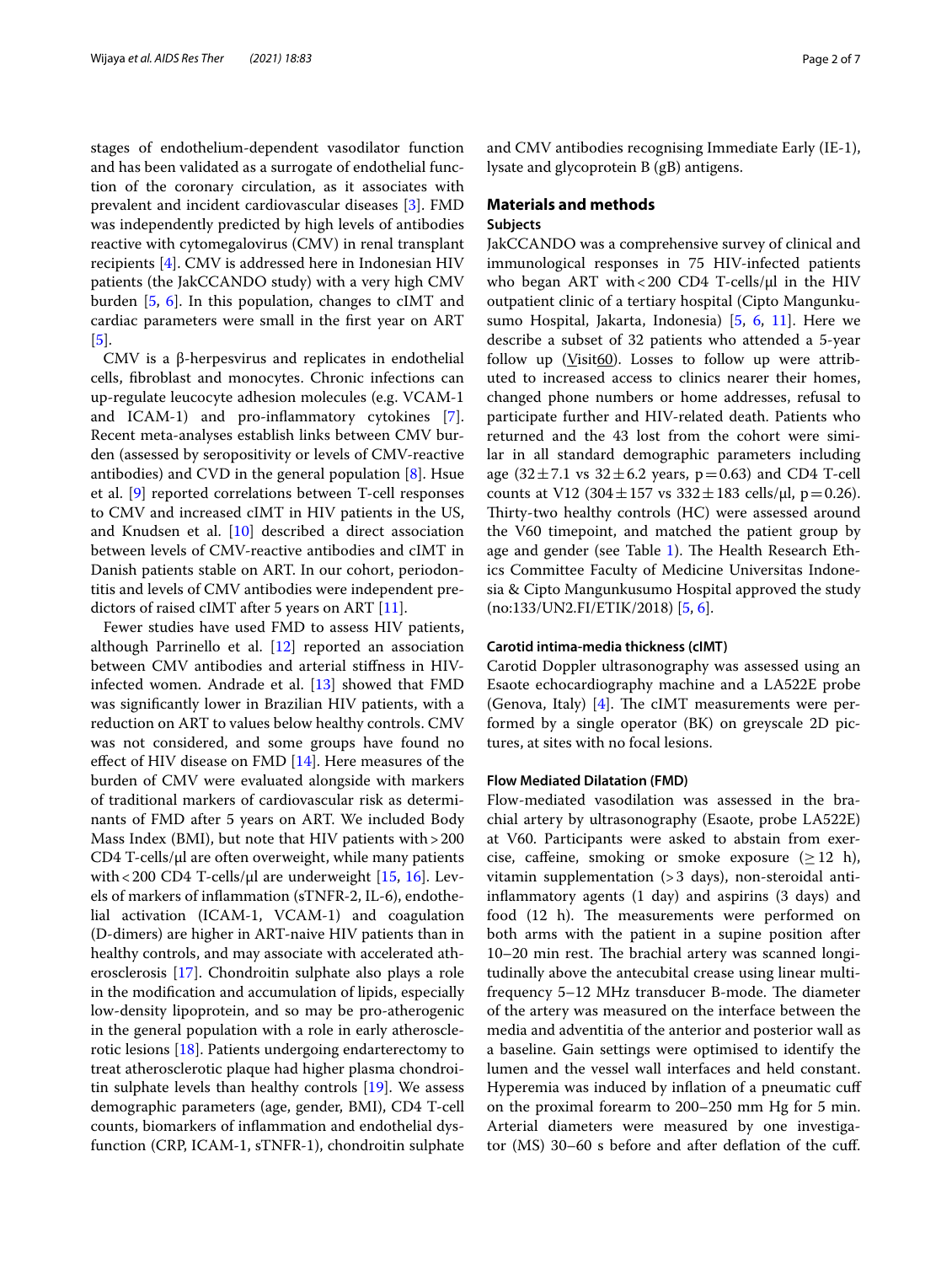|                                          | V <sub>0</sub>                  | V12                               | <b>V60</b>                      | <b>Healthy controls</b> |
|------------------------------------------|---------------------------------|-----------------------------------|---------------------------------|-------------------------|
| $\mathbb N$                              | 32                              | 32                                | 32                              | 32                      |
| Age (years)                              | $31(27-36)$                     | $32(28-37)$                       | $36(32-41)$                     | $36(32-43)$             |
| BMI ( $kg/m2$ )                          | 19.7 $(18.2 - 22.4)^{b}$        | 21.8 $(19.9 - 24.4)^{a,b}$        | 22.9 (20.9-24.8) a,b            | 25.3 (23.3-27.9)        |
| Smoking [N (%)]                          |                                 |                                   |                                 |                         |
| Yes                                      | 10(31)                          |                                   | 13(41)                          | 8(25)                   |
| No                                       | 12(38)                          |                                   | 16(50)                          | 18(56)                  |
| Quit                                     | 10(31)                          |                                   | 3(9)                            | 6(19)                   |
| CD4 T-cells/µL                           | 61 $(23-105)^{b}$               | 293 (171-430) <sup>a,b</sup>      | 459 (309-684) <sup>a,b</sup>    | 769 (594-1011)          |
| Cardiovascular measures                  |                                 |                                   |                                 |                         |
| $clMT$ (mm)                              | $0.58(0.51 - 0.64)^{b}$         | $0.58(0.51 - 0.70)^{b}$           | $0.56(0.44 - 0.70)$             | $0.48(0.45 - 0.59)$     |
| FMD (%)                                  |                                 |                                   | 7.42 (4.35-10.89)               | 8.33 (4.41-14.02)       |
| Plasma biomarkers                        |                                 |                                   |                                 |                         |
| $CRP$ ( $\mu$ g/mL)                      | 1.01 $(0.28 - 4.24)^{b}$        | $0.79(0.40 - 1.73)^{b}$           | $0.71(0.22 - 1.62)$             | $0.50(0.13 - 0.77)$     |
| $ICAM-1$ ( $\mu q/mL$ )                  | 0.41 $(0.30 - 0.56)^{b}$        | $0.27 (0.21 - 0.37)^{a,b}$        | $0.24(0.19 - 0.33)^{a}$         | $0.20(0.17 - 0.25)$     |
| sTNFR (µg/mL)                            | 0.42 $(0.33 - 0.54)^{b}$        | $0.38(0.31 - 0.43)^{a}$           | $0.35(0.27 - 0.46)$             | $0.32(0.26 - 0.37)$     |
| Chondroitin sulphate (ng/mL)             | 69.5 $(61-78)^{b}$              | 63 (58-69.5) <sup>a,b</sup>       | 54.5 $(51.5-62)^a$              | 51.5 (48.5-59)          |
| CMV-reactive antibodies                  |                                 |                                   |                                 |                         |
| CMV gB (AU $\times$ 10 <sup>-3</sup> )   | 11.23 (3.99-29.87) <sup>b</sup> | 15.42 (8.97-41.08) <sup>a,b</sup> | $12.64 (8.21 - 2.15)^{b}$       | 8.19 (4.21-11.38)       |
| CMV lysate $(AU \times 10^{-3})$         | 20.77 (7.41-59.65) <sup>b</sup> | 19.46 (6.58-50.05) <sup>b</sup>   | 18.54 (7.64-44.25) <sup>b</sup> | 3.09 (1.99-5.80)        |
| CMV IE-1 (AU $\times$ 10 <sup>-3</sup> ) | 21.52 (10.63-49.15)             | 22.22 (11.02-57.29)               | 14.78 (9.43-33.24)              | 17.51 (13.16-24.61)     |

<span id="page-2-0"></span>**Table 1** HIV patients maintained on ART for 5 years retain elevated responses to CMV, but levels of infammatory biomarkers decline

Visit (V) 0 represents the start of ART, V12 and V60 represent data collected after 12 and 60 months on ART. Continuous data are presented as median (interquartile range)

<sup>a</sup> Significantly different from V0, Wilcoxon test, *p* < 0.05

<sup>b</sup> Significantly different from healthy controls, Mann Whitney test, *p* < 0.05

Flow-mediated vasodilation was defined as  $100 \times$  [(posthyperemia diameter−basal diameter)/basal diameter]. FMD values recorded in the right and left arms were correlated (HIV<sup>+</sup>:  $r = 0.49$ ,  $p = 0.006$ ; HC:  $r = 0.34$ ,  $p = 0.059$ ).

#### **Soluble TNFR, CRP, ICAM‑1 and chondroitin sulphate**

Plasma samples were aliquoted and stored at -80C. Soluble (s)TNFR-1, CRP and ICAM-1 were measured by ELISA using commercial antibody pairs (R&D Systems, Minneapolis, MN). Samples were serially diluted from 1:3000 for CRP, 1:100 for ICAM-1 and 1:10 for sTNFR [[6\]](#page-5-5). Chondroitin sulphate was measured using a commercial ELISA kit (MyBioSource, San Diego, CA) with samples diluted 1:10.

# **CMV Immediate Early (IE)‑1, lysate and glycoprotein B (gB) antibodies**

CMV-reactive IgG was quantifed by ELISA. Parallel plates were coated with a lysate of human fbroblasts infected with CMV AD169, recombinant IE-1 (produced in *Escherichia coli,* Miltenyi Biotech; Cologne, Germany) and recombinant gB (kindly provided by Sanof Pasteur; Lyon, France). Plasma samples were serially diluted from 1:10,000 (CMV lysate and gB) or

1:500 (IE-1). The binding was detected using goat antihuman IgG-horseradish peroxidase followed by tetramethylbenzidine substrate (Sigma Aldrich; Castle Hill, Australia). Antibodies were assessed relative to standard plasma pool assigned a value of 1000 arbitrary units (AU)  $[5, 6]$  $[5, 6]$  $[5, 6]$  $[5, 6]$  $[5, 6]$ . The method provides accurate quantitation in the high range.

#### **Statistical analyses**

HC and HIV-infected patients were compared using non-parametric Mann–Whitney tests, whilst paired Wilcoxon tests were used to assess changes over time in patients. Natural log transformations (Ln) were used to approximate normal distributions where required and Pearson's texts were used to identify bivariate associations between FMD (left arm) and patient characteristics, biomarkers and CMV antibodies. Multiple linear regression models were then initiated using all factors that achieved  $p \le 0.25$  in the Pearson's tests. Models were optimised by sequential elimination to identify factors that independently predict FMD. Regression analyses were performed in Stata SE 15.1 (StataCorp LP; College Station, TX). P-values < 0.05 are reported as signifcantly diferent.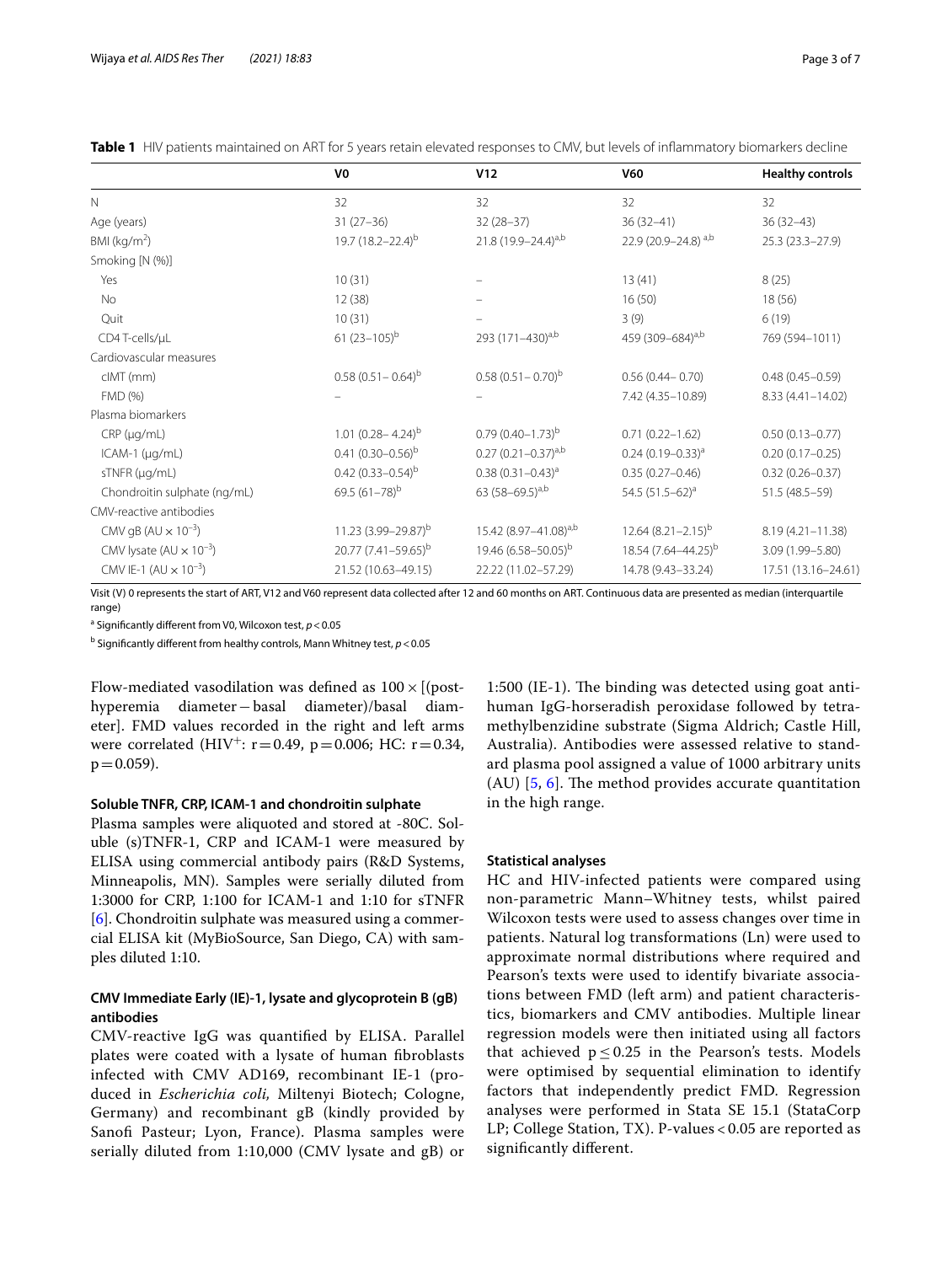### **Results**

# **HIV patients maintained on ART for 5 years retain elevated responses to CMV**

Smoking histories and age were similar in patients and HC. Patients' CD4 T-cell counts and BMI increased on ART. Plasma biomarkers parameters generally decreased from V0 to V12 and V60, but were similar to HC at V60. Levels of antibodies reactive with CMV lysate and CMV gB remained elevated relative to HC (Table [1\)](#page-2-0). Patients began ART with slightly higher cIMT values than HC, but FMD values were not signifcantly diferent from HC at V60.

# **CMV lysate antibodies optimally predict FMD in HIV patients, whereas sTNFR predicts FMD in HC**

Levels of CMV lysate antibody recorded at V60 showed a moderate inverse correlation with FMD at V60 in HIVinfected patients ( $p=0.035$ , Table [2](#page-3-0)A, Fig. [1\)](#page-4-0), linking robust response to CMV with poor vascular health. We found no other signifcant correlations between FMD and levels of any biomarkers assessed at V0 or V60, but a weak correlation was noted with levels of chondroitin sulphate at V60  $(p=0.110)$  so this was carried forward into multivariable analysis predicting FMD. Both remained signifcant in the optimal model (adjusted  $R^2$ =0.214, p=0.012). Data recorded at V0 did not provide a signifcant multivariable model predicting FMD at V60 (data not shown).

For HC, plasma levels of sTNFR correlated inversely with FMD ( $p=0.021$ ; Table [2A](#page-3-0)) with weak inverse correlations with BMI ( $p=0.074$ ), chondroitin sulphate  $(p=0.101)$ , CRP ( $p=0.247$ ) and ICAM-1( $p=0.146$ ) and not CMV lysate antibody (Fig. [1\)](#page-4-0). We noted a weak direct association with CMV gB antibody ( $p=0.247$ ). These factors were included in our initial models. In the optimal model (Table [2B](#page-3-0), adjusted  $R^2$  = 0.248, p = 0.013), sTNFR was most clearly associated with risk, but inclusion of chondroitin sulphate improved the model. In contrast, gB antibody appeared weakly protective.

# **Discussion**

Endothelial dysfunction is an early event in the development of atherosclerotic lesions and was assessed here after 5 years on ART using FMD of the brachial artery. FMD did not reveal endothelial damage attributable to HIV disease in our cohort. Previous studies have reported low or normal FMD values in patients on ART [[2,](#page-5-1) [13,](#page-5-12) [14](#page-5-13)]. Most studies did not assess CMV but an

<span id="page-3-0"></span>**Table 2** Bivariate and mutivariable analyses link FMD with CMV antibodies at V60 in HIV patients, and with sTNFR in healthy controls

| Panel A                                                                      | <b>HIV (VO)</b>     | <b>HIV (V60)</b>     | HC                   |
|------------------------------------------------------------------------------|---------------------|----------------------|----------------------|
| Age                                                                          |                     | $-0.18$              | $-0.06$              |
| BMI                                                                          |                     | $-0.005$             | $-0.32^{b}$          |
| CD4 T-cells                                                                  | $-0.09$             | 0.010                | 0.09                 |
| Ln sTNFR                                                                     | 0.05                | 0.13                 | $-0.41$ <sup>a</sup> |
| Ln CRP                                                                       | $-0.07$             | $-0.08$              | $-0.22^{b}$          |
| Ln ICAM-1                                                                    | $-0.003$            | 0.07                 | $-0.26^{b}$          |
| Ln CMV IE-1 antibody                                                         | $-0.19$             | 0.17                 | 0.06                 |
| Ln CMV lysate antibody                                                       | $-0.007$            | $-0.37$ <sup>a</sup> | $-0.14$              |
| Ln CMV gB antibody                                                           | $-0.17$             | 0.02                 | 0.21 <sup>b</sup>    |
| Chondroitin sulphate                                                         | $-0.06$             | $-0.29^{b}$          | $-0.30^{b}$          |
| Panel B                                                                      | $\beta$ coefficient | 95% CI               | P                    |
| Prediction of FMD in HIV patients at V60; Adjusted $R^2 = 0.214$ , p = 0.012 |                     |                      |                      |
| Ln CMV lysate antibody                                                       | $-1.43$             | $-2.52$ to $-0.34$   | 0.012                |
| Chondroitin sulphate                                                         | $-0.15$             | $-0.29$ to $-0.01$   | 0.035                |
| Prediction of FMD in healthy controls; Adjusted $R^2$ = 0.248, p = 0.013     |                     |                      |                      |
| Ln sTNFR                                                                     | $-7.31$             | $-13.04$ to $-1.58$  | 0.014                |
| Ln CMV qB antibody                                                           | 1.53                | $-0.05$ to 3.10      | 0.056                |
| Chondroitin sulphate                                                         | $-0.16$             | $-0.37$ to 0.05      | 0.136                |

Panel A presents Pearson's r values assessing correlations with FMD

 $^{\rm b}$  p values of 0.05 to 0.25 were used to select parameters for the multivariable analyses

Panel B summarises the optimal multivariable models predicting FMD

 $a$  p value < 0.05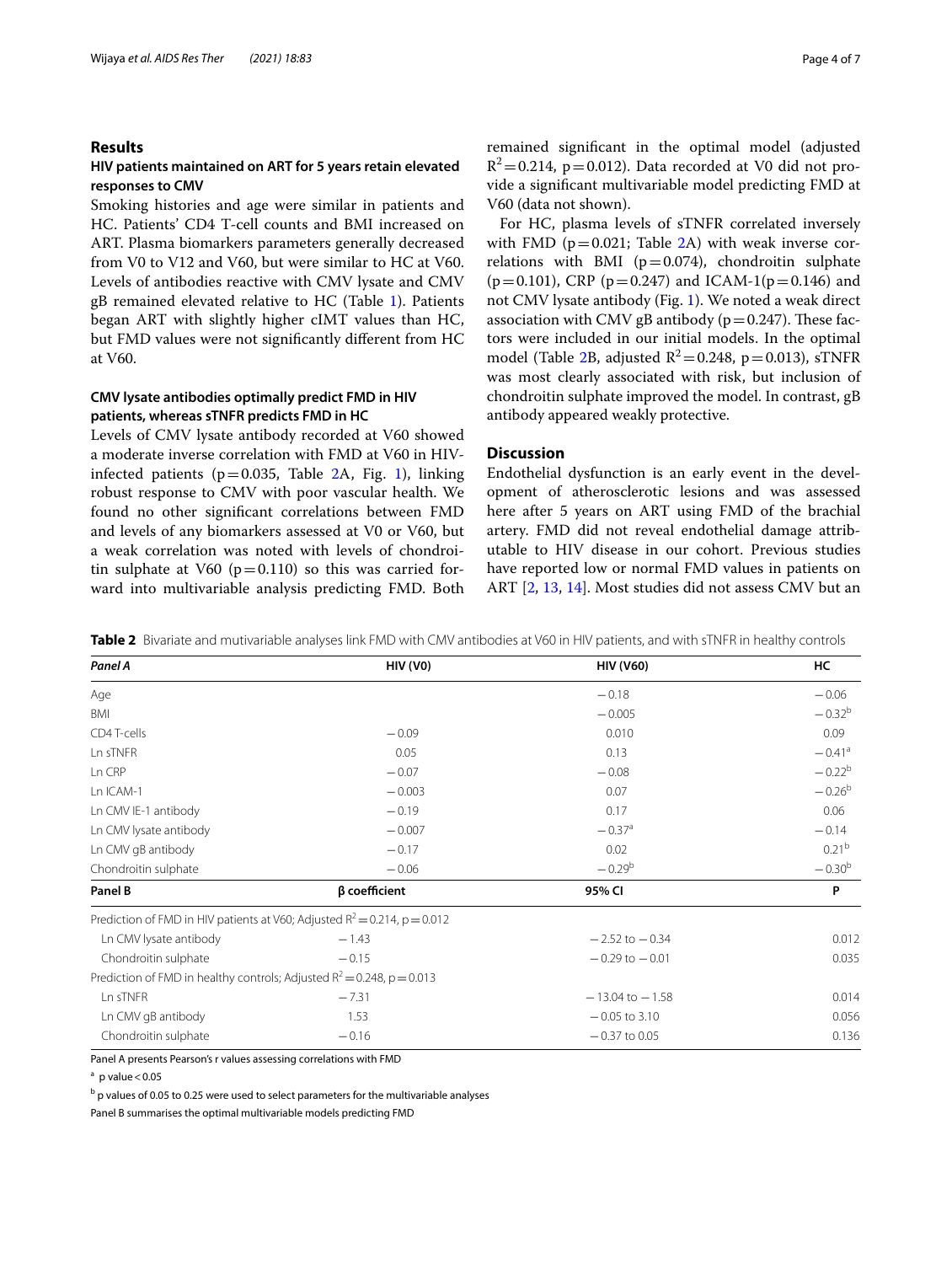

<span id="page-4-0"></span>association between FMD and CMV reactive antibodies was described in a largely middle aged male cohort based in California and stable on ART [[20](#page-6-2)].

Here levels of CMV-reactive antibodies were extremely high in all patients ever tested in our clinic, being assayed from a starting dilution of 1:10,000. Levels decreased over 5 years of ART, but remained higher than in HC. Accordingly, in Australian patients commencing ART with<210 CD4 T-cells/µL, levels of CMV antibody increased during the frst year and remain elevated after 10 years [\[21](#page-6-3)]. The rise on ART suggests that levels of CMV-reactive antibody recorded before ART underestimate the high burden of CMV present at that time. The high CMV burden in JakCCANDO patients is evident from our fnding that 50% of the cohort began ART with CMV DNA detectable with a simple in-house RT-PCR assay. This associated with low CD4/CD8 ratios and a depletion of naive T-cells and accumulation of memory T-cells, which may be a more stable metrics of the burden of CMV  $^7$ . Two patients retained CMV DNA detectable with this assay at V60 (in preparation).

Our key fnding is that levels of CMV reactive antibodies on ART correlated inversely with FMD, as they do in renal transplant recipients  $[4]$ . The absence of associations between FMD and infammatory biomarkers fts

the observed decrease in these markers on ART to levels similar to healthy controls. The data suggest that CMV has a specifc role in the pathogenesis of endothelial dysfunction that is not attributable to enhanced immune activation. It is probably relevant that levels of CMV reactive antibodies remain higher in patients than controls at V60, implying a higher viral burden.

FMD associated inversely with levels of sTNFR in healthy controls, with a weak protective effect of gB antibodies. gB also marked protection in our search for biomarkers that predict FMD measured in Australian renal transplant recipients after an interval of three years [\[22](#page-6-4)]. The association is plausible because CMV  $gB$  is considered a protective antigen based on its critical role in mediating viral-host cell fusion and thus viral entry. Phase II clinical trials of a monomeric recombinant trimeric CMV gB protein demonstrated efficacy in reducing viremia in solid organ transplantation recipients [\[23](#page-6-5)]. A corollary of our fnding is that CMV itself is a negative infuence in the HC, but is kept in check by a robust immune response marked by gB antibodies.

Chondroitin sulphate was included as a wild-card but was retained in the optimal multivariable models as it associated weakly with unhealthy FMD values in both patients and controls. This is accordance with the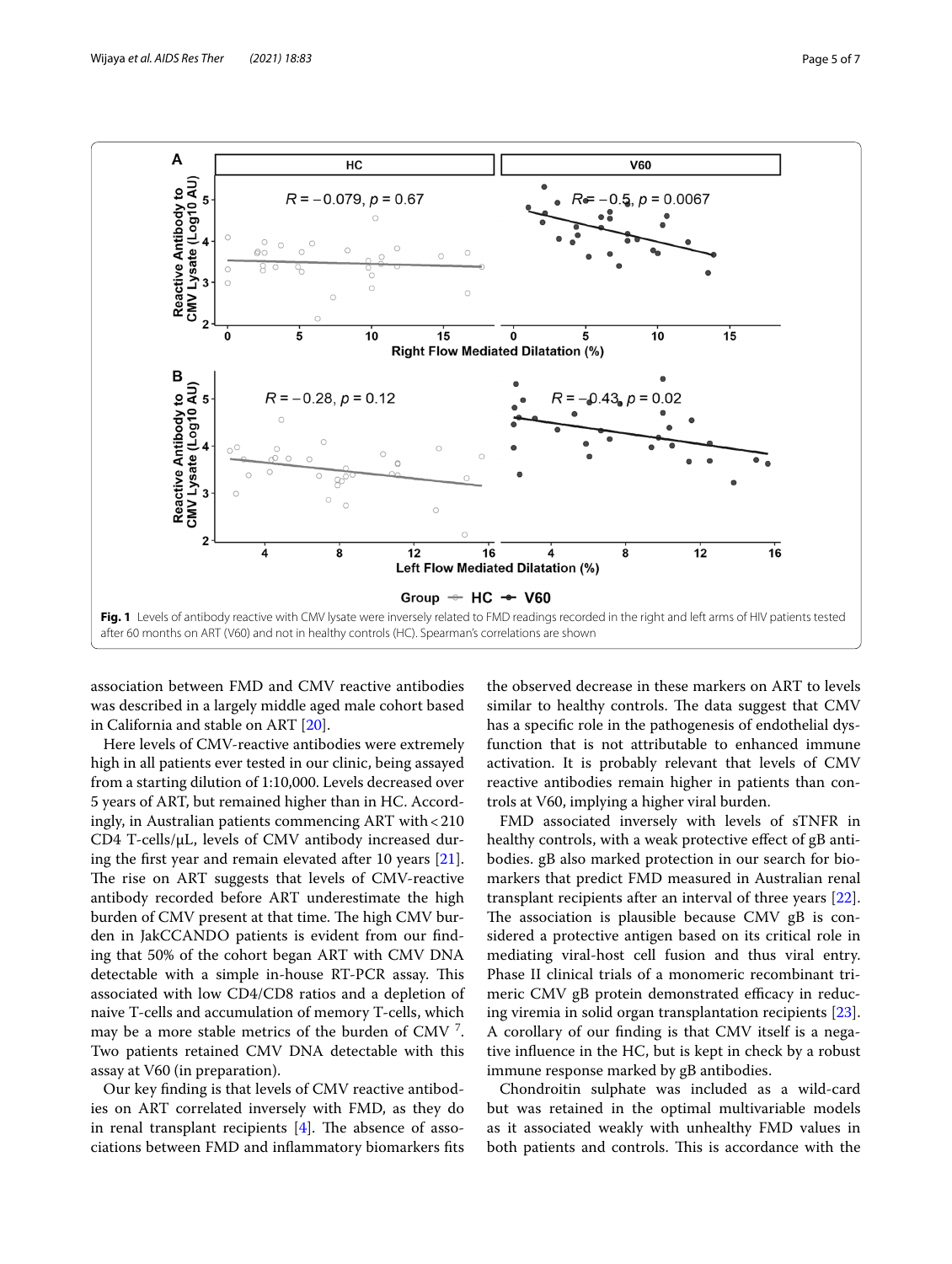literature based on the general population [[18,](#page-6-0) [19](#page-6-1)]. One can postulate a role in arterial stifness but further studies should include assessments of other anionic polysaccharides. For example heparan sulfate interacts with HIV at a step prior to CD4 recognition, increasing infectivity by pre-concentrating the virion particles at the cell surface [\[24](#page-6-6)]. We have also demonstrated a role for heparan sulphate in murine CMV infection using cells pre-treated with heparinase [[25\]](#page-6-7). However the present dataset shows no correlations between levels of chondroitin sulphate and CD4 T-cell counts (V0;  $r = -0.05$ : V60:  $r = 0.10$ ) or levels of CMV lysate antibody (V0;  $r=0.23$ : V60:  $r=-0.05$ ) and levels of chondroitin sulphate are similar in CMV DNA positive and negative patients when assessed at V0, V12 or V60 (p>0.10). Further studies are needed, but this provides no evidence to link chondroitin sulphate with the burden of HIV or CMV.

We recognise the limitations of our study. The cohort is small and we did not assess plasma lipids or host genotypes. Moreover we did not assess FMD before ART, or assess CMV DNA at regular intervals to detect bursts of CMV replication. Nonetheless we show for the frst time that higher levels CMV antibodies optimally predict vascular health measured by FMD in Indonesian HIV patients after 5 years on ART—individuals with a very high burden of CMV. The effect of CMV on FMD in patients was distinct from healthy controls.

#### **Abbreviations**

BMI: Body mass index; cIMT: Carotid intima-media thickness; CMV: Cytomegalovirus; FMD: Flow Mediated Dilatation; CRP: C reactive protein; ICAM-1: Intercellular adhesion molecule-1; sTNFR: Soluble tumour necrosis factor receptor; gB: Glycoprotein B; IE-1: Immediate Early-1.

#### **Acknowledgements**

We thank the patients and controls who participated in this study, and Ms Faizah and staff of the HIV clinic who managed examination schedules. We thank Agung Karyawinara and Patrick Indradjaja who prepared the Esaote machine and healthy control schedules, and Larasinta Aulia Hartawan for collecting the data.

#### **Authors' contributions**

IPW co-ordinated the project and facilitated the cardiovascular screening, BK and MSA carried out the cardiovascular screening, IA performed the laboratory analyses, AM performed the statistical analyses, EY, KH and IA provided intellectual and institutional support for the project, SL optimised the laboratory assays and PP designed the project and managed the preparation of the manuscript. All authors read and approved the fnal manuscript.

#### **Funding**

No funding was received for this project.

#### **Availability of data and materials**

Data and relevant materials are available on request.

#### **Declarations**

#### **Ethics approval and consent to participate**

This is specifed in materials and methods.

#### **Consent for publication**

All authors have provided consent.

#### **Competing interests**

No authors have competing interests to declare.

#### **Author details**

<sup>1</sup> Faculty of Medicine, Universitas Indonesia, Jakarta, Indonesia. <sup>2</sup> Cipto Mangunkusumo Hospital, Jakarta, Indonesia. <sup>3</sup>Virology and Cancer Pathobiology Research Centre, Faculty of Medicine, Universitas Indonesia, Jakarta, Indonesia. 4 <sup>4</sup>School of Medicine, Curtin University, Bentley 6102, Australia.

Received: 27 February 2021 Accepted: 27 October 2021 Published online: 11 November 2021

#### **References**

- <span id="page-5-0"></span>1. Zanni MV, Schouten J, Grinspoon SK, Reiss P, Risk of coronary heart disease in patients with HIV infection. Nat Rev Cardiol. 2014;11:728–41.
- <span id="page-5-1"></span>2. Sun D, Wu Y, Yuan Y, Wang Y, Liu W, Yang J. Is the atherosclerotic process accentuated under conditions of HIV infection, antiretroviral therapy, and protease inhibitor exposure? Meta-analysis of the markers of arterial structure and function. Atherosclerosis. 2015;242:109–16.
- <span id="page-5-2"></span>3. Alley H, Owens CD, Gasper WJ, Grenon SM. Ultrasound assessment of endothelial-dependent fow-mediated vasodilation of the brachial artery in clinical research. J Vis Exp. 2014.<https://doi.org/10.3791/52070>.
- <span id="page-5-3"></span>4. Lee S, Brook E, Afandi J, et al. A high burden of cytomegalovirus marks poor vascular health in transplant recipients more clearly than in the general population. Clin Transl Immunology. 2019;8:e1043.
- <span id="page-5-4"></span>5. Karim B, Wijaya IP, Rahmaniyah R, et al. Factors affecting affect cardiovascular health in Indonesian HIV patients beginning ART. AIDS Res Ther. 2017;14(1):52.
- <span id="page-5-5"></span>6. Ariyanto IA, Estiasari R, Waters S, et al. Active and persistent cytomegalovirus infections afect T Cells in young adult HIV patients commencing antiretroviral therapy. Viral Immunol. 2018;31:472–9.
- <span id="page-5-6"></span>7. Waters S, Brook E, Lee S, Estiasari R, Ariyanto I, Price P. HIV patients, healthy aging and transplant recipients can reveal the hidden footprints of CMV. Clin Immunol. 2018;187:107–12.
- <span id="page-5-7"></span>8. Wang H, Peng G, Bai J, et al. Cytomegalovirus infection and relative risk of cardiovascular disease (ischemic heart disease, stroke, and cardiovascular death): a meta-analysis of prospective studies up to 2016. J Am Heart Assoc. 2017;6(7):e005025.
- <span id="page-5-8"></span>Hsue PY, Hunt PW, Sinclair E, et al. Increased carotid intima-media thickness in HIV patients is associated with increased cytomegalovirus-specifc T-cell responses. AIDS. 2006;20:2275–83.
- <span id="page-5-9"></span>10. Knudsen A, Kristofersen US, Panum I, Hansen YB, Skottrup PD, Hasbak P, Kjaer A, Lebech AM. Coronary artery calcium and intima-media thickness are associated with level of cytomegalovirus immunoglobulin G in HIVinfected patients. HIV Med. 2019;20:60–2.
- <span id="page-5-10"></span>11. Wulandari EAT, Wijaya IP, Karim B, et al. Periodontitis and cytomegalovirus associate with atherosclerosis among HIV patients after 5 years on ART. JAIDS. 2020;85:195–200.
- <span id="page-5-11"></span>12. Parrinello CM, Sinclair E, Landay AL, et al. Cytomegalovirus immunoglobulin G antibody is associated with subclinical carotid artery disease among HIV-infected women. J Infect Dis. 2012;205:1788–96.
- <span id="page-5-12"></span>13. Andrade ACO, Ladeia AM, Netto EM, et al. Cross-Sectional study of endothelial function in HIV-Infected patients in Brazil. AIDS Res Hum Retrovir. 2008;24:27–33.
- <span id="page-5-13"></span>14. Dysangco A, Liu Z, Stein JH, Dubé MP, Gupta SK. HIV infection, antiretroviral therapy, and measures of endothelial function, infammation, metabolism, and oxidative stress. PLoS ONE. 2017;12(8):e0183511.
- <span id="page-5-14"></span>15. Mariz Cde A, Albuquerque Mde F, Ximenes RA, et al. Body mass index in individuals with HIV infection and factors associated with thinness and overweight/obesity. Cad Saúde Pública. 2011;27:1997–2008.
- <span id="page-5-15"></span>16. Crum-Cianfone NF, Roediger M, Eberly LE, et al. Impact of weight on immune cell counts among HIV-infected persons. Clin Vaccine Immunol. 2011;18:940–6.
- <span id="page-5-16"></span>17. Hileman CO, Carman TL, Longenecker CT, et al. Rate and predictors of carotid artery intima media thickness progression in antiretroviral-naive